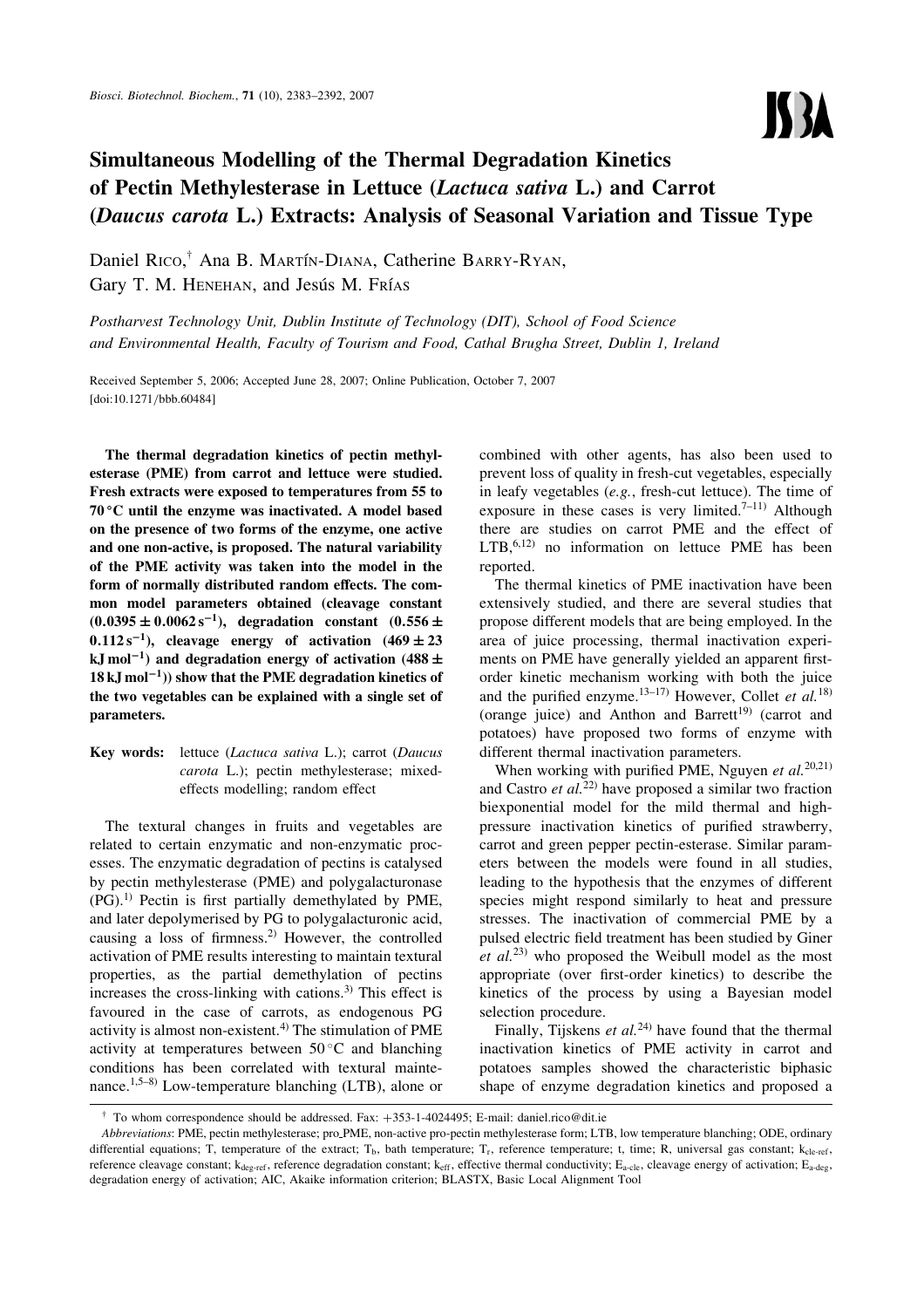two-step reaction mechanism, with an active bound enzyme that was released into an active soluble enzyme, and used a two-step nonlinear regression procedure to estimate the parameters and overcome the problems with convergence created by experimental variability. A similar model has been presented by the same authors in an investigation on the blanching of peach pieces, and the seasonal variability of the PME activity showed comparable parameters between seasons.<sup>25)</sup>

PME activity has recently been suggested as an indicator of thermal processing in fruit and vegetables on the basis of its apparent first-order inactivation kinetics and the fact that it is present in most of those products.26) From the foregoing evidence presented, there is still a need to obtain more information on the thermal inactivation of this enzyme and the fundamental governing mechanism and to particularly study similarities in the thermal inactivation kinetics of the enzyme between different vegetables.

PMEs are extracellular isoenzymes in higher plants that are produced in an inactivated form by the plant cell and then excreted to the cell wall where their perform demethylesterification of the pectins. Micheli,<sup>27)</sup> based on the work of Bordenave<sup>28)</sup> and Shinde,<sup>29)</sup> has reviewed the classification of PME enzymes of different origin and proposed a model mechanism for PME isoform excretion that is generally agreed to happen in higher plants. With this mechanism the PME gene encodes not only the protein sequence, but also the pre- and proregions. The pre- region is a signal peptide that is generally cleaved early in the intracellular space. Pro-PME is then secreted to the apoplasm via the Golgi cisternae, and only active mature PME is found in the cell wall. It is speculated that the pro-PME sequence is not active or has very reduced activity and that the enzyme is only activated with cleavage of the prosequence by extracellular proteases. Under this mechanism, vegetable extracts produced by tissue lysis and assayed for PME activity possibly contain the two forms of PME (pro-PME and mature PME).

Many plants acclimatise in response to changes in temperature. This adaptation process produces physiological and biochemical changes in the plants.<sup>30,31)</sup> The predictable variations in initial concentrations of PME between two vegetable, season and tissue type, as well as the natural product variability, may influence the behaviour of this enzymatic degradation and affect the post-harvest treatment efficiency. Tijskens et al.<sup>25)</sup> have studied the seasonal variation of the enzyme and its variation between batches, and have already proposed that the thermal degradation of PME in peaches was governed by a model in which the rate parameters were constant between seasons and only the initial enzyme species concentration in each of the batches varied. An assessment of the different components of the variability affecting a fresh vegetable product can help to define if the effect that different measures (e.g., heat-shock treatment) will have on the quality of the final product

is going to be important when compared with the natural variability of the product. This is of particular importance when translating technological advances from the laboratory (a low variability scenario) to the retail sector (a high variability scenario).

Statistical models to estimate components of variance in non-linear experiments, namely in the form of nonlinear mixed-effect modelling, are tools that have recently started to become available to the life scientist working bench.<sup>32,33)</sup> This modelling technique has recently started to be used in the area of food phenomena kinetic modelling.<sup>23,34–37)</sup> A non-linear mixed effect model presents two components, a fixed effects part with a model that describes the deterministic knowledge of how the average population behaves in respect to the responses studied and a random-effect part which represents the stochastic component of the model and accounts for unexplained inter- and intra- individual variability in the form of statistical distributions.

The objective here was to study the thermal kinetics of PME from carrot and lettuce and to propose a common thermal inactivation kinetic model based on physiological assumptions and the high similarity of the two enzymes. The use of mixed-effect modelling to describe the thermal degradation of the enzyme from different tissues, vegetables and seasons, together with an estimation of the batch-to-batch variability inherent to a natural product was also part of the objective of this work.

# Materials and Methods

Experimental design. The experiments were conducted from March to September 2004. Iceberg lettuce (Lactuca sativa L.) and carrots (Daucus carota L.) were used in the assays as models of leafy and root vegetables. A study of the distribution of PME in the tissues was conducted. PME isolated from photosynthetic and vascular tissues was measured in lettuce and in the cortex (phloem) and core (xylem) of carrot.

Raw material and sample preparation. Iceberg lettuce (Lactuca sativa L.) and carrots (Daucus carota L.) were obtained from a local supermarket, brought to the laboratory within 12 hours after the harvest and stored at 4 C before processing. The outer leaves (damaged or wilted) from the lettuce heads were discarded, and the core was excised with a stainless steel knife. The rest of the leaves were separated and used. The carrots were peeled with a stainless steel peeler and cut into discs  $(\sim)$ 5 mm thickness) for easy tissue identification. Distilled water at room temperature  $(18-20\degree C)$  was used to wash the fresh-cut vegetables by immersion with constant agitation for one minute. After this, the excess water was removed with a salad spinner (Bonjour 3500- 70, France) for 5 min. Finally, segregation of the different tissues was carried before extract preparation and thermal treatment. With the lettuce, samples from the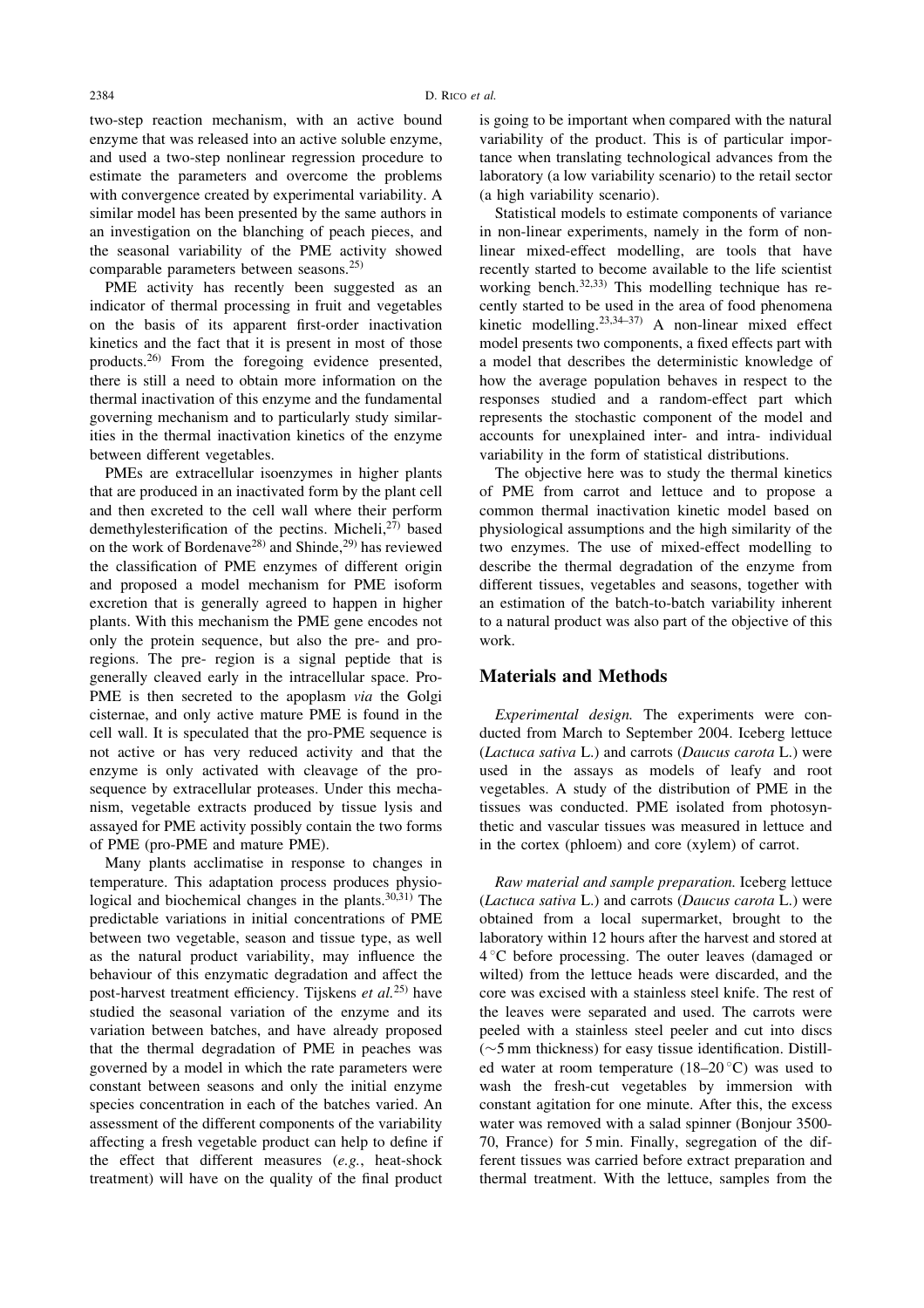Table 1. Experimental Thermal Treatment Conditions Heating temperature  $(^{\circ}C)$  and time (min) for the lettuce and carrot extracts.

| Temperature $(^{\circ}C)$ | Thermal treatment time (min) |  |
|---------------------------|------------------------------|--|
| $55^{\circ}$ C            | $0 - 33$                     |  |
| $60^{\circ}$ C            | $0 - 7$                      |  |
| $65^{\circ}$ C            | $0 - 3$                      |  |
| $70^{\circ}$ C            | $0 - 2$                      |  |

green (photosynthetic) and white midrib (vascular) parts of the leaves were selected. With the carrot, separated samples of the core (xylem) and cortex (phloem) were obtained.

Each extract was prepared by homogenising (5500 rpm) 10 g of tissue in 20 ml of an extraction solution (a 0.2 M sodium phosphate buffer at pH 7.5 containing 1 M sodium chloride and 10 mm dithiothreitol) for 2 min. The macerate was incubated for 30 min with agitation and centrifuged at  $12,500 g$  for 30 min. The supernatant was collected as the final extract. The extracts were kept at  $4^{\circ}$ C during all the processing procedure.

For the thermal treatment, 1 ml aliquots of the PME extracts were transferred to plastic Eppendorf tubes (polypropylene). The samples were heated in a circulating oil bath (Lauda E-300, Könisghofen, Germany) at 55, 60, 65 and 70 $\degree$ C. Table 1 shows the experimental thermal inactivation time ranges for each temperature at which the remaining PME activity was 5% less of the initial value. After a preliminary screening, sampling points were selected for the experiments, aiming to have an equal number of these in both the activation and inactivation phases (Fig. 1). Each sampling point was replicated three times. All the trials at each temperature were replicated at least four times to complete a set of 1831 observations, whereby 16 batches of carrot core and peel and 17 batches of lettuce leaf and rib were studied.

Pectin methyl esterase (PME) activity measurement  $(E.C.3.1.1.11.)$ . The PME activity was measured by using the method described by Kimball. $^{38)}$  After the



Activation Inactivation

Fig. 1. Pectin Methylesterase Activity (EAU:  $\mu$ Mol COO<sup>-</sup> x min<sup>-1</sup> x  $g^{-1}$ ) vs. Time (min) in Extracts from Lettuce ( $\diamond$ ) Heated at 60 °C, Showing an Activation Phase Prior to Inactivation.

thermal treatment, the PME activity of each extract was measured. A 1-ml amount of the extract was mixed with 40 ml of a substrate solution (0.1% pectin). The solution was adjusted to pH 7.0 with 1.0 M NaOH, and the pH of the solution was re-adjusted to pH 7.5 with 0.05 M NaOH. After the pH had reached 7.5, 0.2 ml of 0.05 N NaOH was added. The time required to return to pH 7.5 was recorded. Activity was quantified by the carboxyl groups formed by the hydrolysis of methyl esters of pectin and was tritrimetrically measured with a pH electrode to monitor the production of  $H^+$ . All the enzymatic assays were carried out at 20 °C. PME activity was calculated by using the equation described below.38) The enzymatic activity unit (EAU) is expressed as  $\mu$ mol COO<sup>-</sup> g<sup>-1</sup> min<sup>-1</sup>

$$
PME = \frac{0.2[\text{ml}]\text{NaOH} \cdot 0.05[\text{mol}\cdot\text{l}^{-1}]\text{NaOH} \cdot X[\text{ml}] \cdot 10^6[\text{\mu mol}\cdot\text{mol}^{-1}] \cdot 10^3[\text{l}\cdot\text{ml}^{-1}]}{Y[\text{ml}] \cdot Z[g] \cdot \text{time}[\text{min}]}
$$

where  $X$  is the total volume of extract obtained,  $Y(1 \text{ ml})$ is the volume assayed and  $Z(10 g)$  is the total weight of the sample.

Thermal conductivity of the vegetable extracts and vials. Due to the temperature at which the enzymatic extracts were kept  $(3^{\circ}C)$  before to the thermal degradation experiments, there was a significant warm-up time until an extract reached the bath temperature (55–  $70^{\circ}$ C). The non-isothermal characteristic of the experiments was integrated into the model and fitted to the data in the form of Newton's law of heating and cooling:

$$
\frac{dT}{dt} = -r \cdot (T - T_b)
$$

where the rate of heating is proportional to the difference between the temperature of the vial (T) and the temperature of the bath  $(T_r)$ . The proportionality constant, r, was estimated to  $0.020551 \pm 0.000204 \text{ s}^{-1}$ . In order to estimate this, a set of eight experiments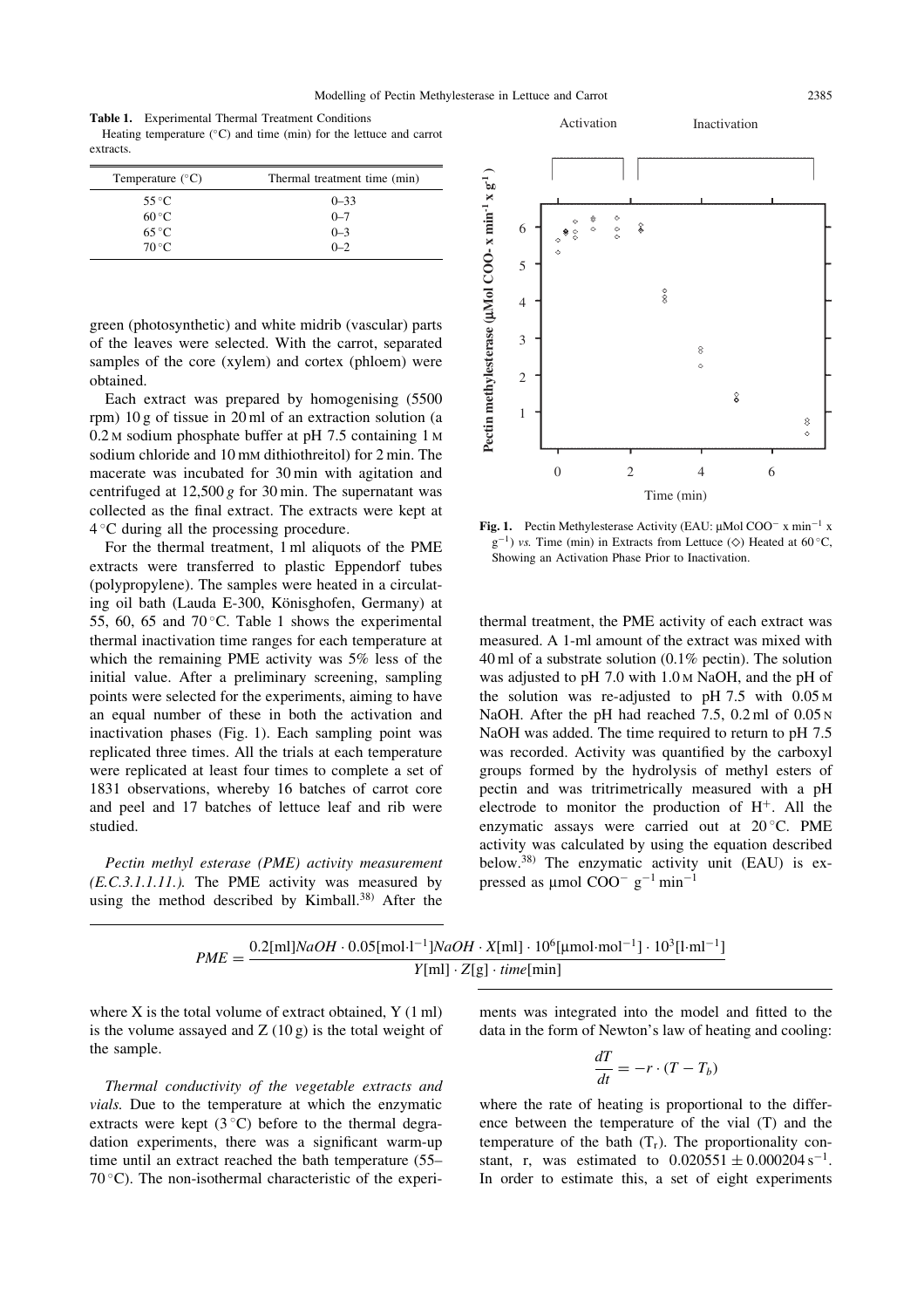

Fig. 2. Mechanistic Model Used to Obtain the Ordinary Differential Equation System (ODE) for Mathematical Modelling.

measuring the temperature warm-up of a typical vegetable extract inside the Eppendorf tube with a thermocouple was performed.

Model building for pectin methyl esterase thermal degradation. The construction of the model was based on the following assumptions:

i) Two PME forms were present in the vegetable extract before thermal deactivation, pro-PME and PME.23,24,27)

ii) Only the PME species presented enzymatic activity, and not the non-active pro-PME form.

iii) The thermal degradation of the PME/pro-PME mixture followed a two-irreversible-step mechanism: pro-PME was cleaved (by proteases present in the extract or by the effect of the thermal process) and produced mature PME which was then subsequently degraded to an inactive form. The amount of pro-PME directly degraded to an inactive form was considered negligible (Fig. 2).

iv) The carrot and lettuce PME degradation parameters were assumed to be of similar nature, although presenting a different initial PME/pro-PME mixture. Therefore, the model-building process was aimed at a general model that would explain both the degradation kinetics (lettuce and carrot tissue PME) by a single set of parameters.

v) Initial pro-PME and PME concentration variability in the tissues was assumed to follow a normal distribution. If differences in initial PME activities were found between vegetables, tissues or season, these could be built in the fixed part of the model.

vi) Finally, the thermal treatment of the viscous vegetable extracts was a non-isothermal process due to the limited thermal diffusivity of each extract and the vial container.

Following these assumptions, the kinetics of PME activity degradation with temperature were modelled by using a group of ordinary differential equations (ODE) based on the mechanistic model proposed (Fig. 2). The ODE system describes the transformation of pro-PME into active PME as

$$
\frac{d\text{PR}o\_PME}{dt} = -k_{cle\_ref} \cdot \text{Pro\_PME}
$$

the degradation of the active form as

$$
\frac{dPME}{dt} = k_{cle\_ref} \cdot \text{Pro\_PME} - k_{deg\_ref} \cdot PME
$$

and the equation, described previously, to integrate into the model the non-isothermal characteristic of the heating experiment as

$$
\frac{dT}{dt} = -r \cdot (T - T_b)
$$

The initial conditions for the ODE system are as follows:

$$
t = 0; \text{ pro\_PME} = \text{Pro\_PME}_{0i}
$$

$$
t = 0; \text{ PME} = \text{PME}_{0i}
$$

$$
t = 0; \text{ T} = 3^{\circ}\text{C}
$$

where  $PME<sub>0i</sub>$  stands for the initial concentration of  $PME$ at batch i.

The cleavage and degradation constants were assumed to follow an Arrhenius dependence on temperature:

$$
k_{cle} = k_{cle\_i} \cdot e^{-\frac{E_{dc}}{R} \times \left[\frac{1}{T} - \frac{1}{T_r}\right]}
$$

$$
k_{\text{deg}} = k_{\text{deg\_i}} \cdot e^{-\frac{E_{dc}}{R} \times \left[\frac{1}{T} - \frac{1}{T_r}\right]}
$$

Similar models have been proposed for showing observations of PME activity in carrots.<sup>24,25)</sup> The model proposed in the present work takes into account the nonisothermal nature of blanching and considers that the pro-PME fraction is inactive.

To cope with the natural variability between batches of the initial enzyme concentration, random effects<sup>32)</sup> between extracts were included in the  $PME_{0i}$  and pro- $PME_{0i}$  initial conditions for each batch (Fig. 3). The resulting non-linear mixed-effects model was composed of a) fixed effect parameters in the system of three ordinary differential equations as a deterministic model and to describe the differences in initial activities between tissues (carrot) and seasons (lettuce), and b) random effects expressed as a normally distributed batch-to-batch variability added to the initial activities of pro-PME and PME.<sup>33)</sup>

Similarity of carrot and lettuce PMEs obtained by amino-acid sequence alignment. A comparison of the two PME enzymes studied (lettuce and carrot) was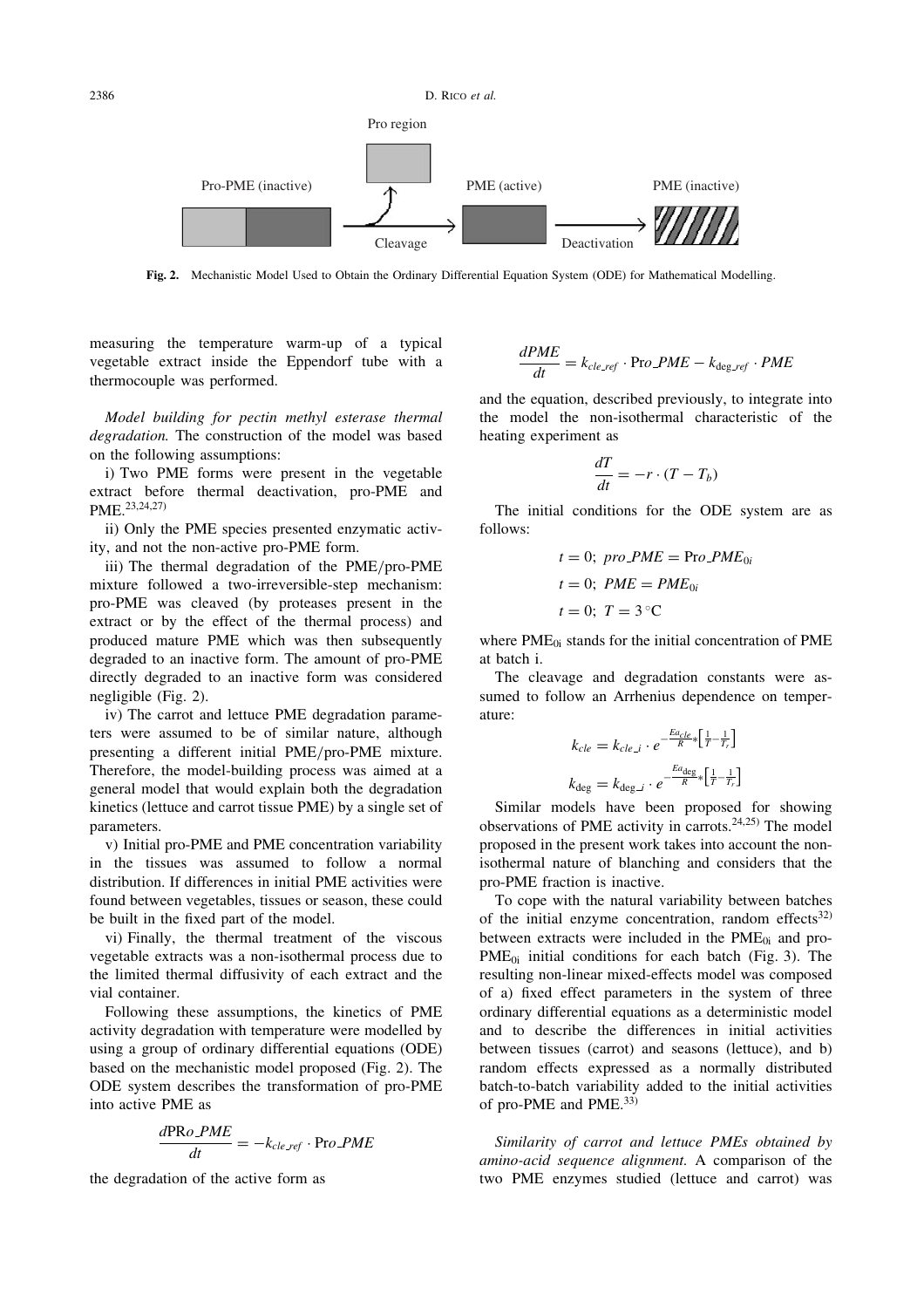

Fig. 3. Initial Pectin Methylesterase Activity (EAU:  $\mu$ Mol COO<sup>-</sup> x min<sup>-1</sup> x g<sup>-1</sup>) in Fresh Extracts of Carrot (A) and Lettuce (B). Effect of season (spring-summer) and tissue type (core and cortex for carrot and photosynthetic (Phot) and vascular (Vas) for lettuce). Median ( $\bullet$ ), inter-quartile range (box), extremes  $(\top, \bot)$  and out-layers ( $\circ$ ) are presented.

performed by using bioinformatics. Carrot PME sequence P83218 (NCBI database: http://www.ncbi.nlm. nih.gov) was employed for comparison purposes. For the lettuce, a list of nucleotide short sequences was obtained from the Compositae Genome Project (http:// compgenomics.ucdavis.edu/) labelled by its similarities to the pectin methylesterase sequences from other plants and microorganisms. All the sequences in this list (49 in total) were translated to amino-acid sequences and compared for similarity with the carrot amino-acid sequence by using a Basic Local Alignment Tool  $(BLASTX).^{39}$ 

Statistical analysis. An analysis of the variance, at confidence intervals at  $p < 0.05$ , post hoc tests and additional regression analyses were carried out with R software.<sup>40)</sup> The model was simulated by using the odesolve R package, $41)$  and parameter estimation was performed by using Nlme library.42)

### Results and Discussion

#### Initial PME activity of fresh lettuce and carrots

Effect of seasonal variation and tissue type on the enzymatic activity. Before the thermal treatment (time  $=$ 0), the initial PME activity in the extracts was different between both vegetables, being significantly higher ( $p \leq$ 0:05) with lettuce than with carrots. The average PME value for lettuce was  $4.650 \pm 0.158$  EAU and for carrot was  $2.941 \pm 0.109$  EAU. These results are in agreement with previous work which has reported that the activity in leafy vegetables was higher than that in root vegetables.6) The high initial activity of the lettuce extracts indicates the potential interest of targeting this enzyme with a mild thermal treatment to affect the texture/ crispness of the lettuce.

The distribution of PME in the tissues of carrot (core and cortex) and lettuce (vascular and photosynthetic) was evaluated (Fig. 3). The initial activity values of the enzyme, prior to the thermal treatment, showed significant differences  $(p < 0.05)$  between the tissues in carrots, while no differences were apparent for lettuce tissues. The PME activity values for raw carrot tissue were significantly higher ( $p < 0.05$ ) in the cortex than in the core. Nieslen and Christensen $43$  have found levels of PME activity 2- to 5-fold higher in peel extracts than in flesh extracts (orange, lemon, lime, grapefruit and clementine). McMillian and Pérombelon<sup>44)</sup> have also measured higher PME activity in external cells of different species of tubers than in cells from the internal parts. However, in Iceberg lettuce, the distribution of PME activity in the tissues was not significantly different, there being no significant difference ( $p <$ 0:05) between the activities of the PME enzyme found in vascular tissue and in photosynthetic tissue.

High variability within replicates was found in the initial values of PME activity. This may have been due to unavoidable differences in the metabolic stage of the plant tissue, time of harvest, plant maturity, etc. (Fig. 3). De Assis et  $al$ <sup>45)</sup> have studied PME activity in acerola fruits at different maturity stages: immature green, green, mature green/yellow, pale red and ripe mature. They found that the highest level of PME was in the green stage, this being followed by the mature green/ yellow stage.

Carrots (Fig. 3A) did not show any differences between seasons. Lettuce (Fig. 3B) grown and harvested in spring (March-May) had significantly lower PME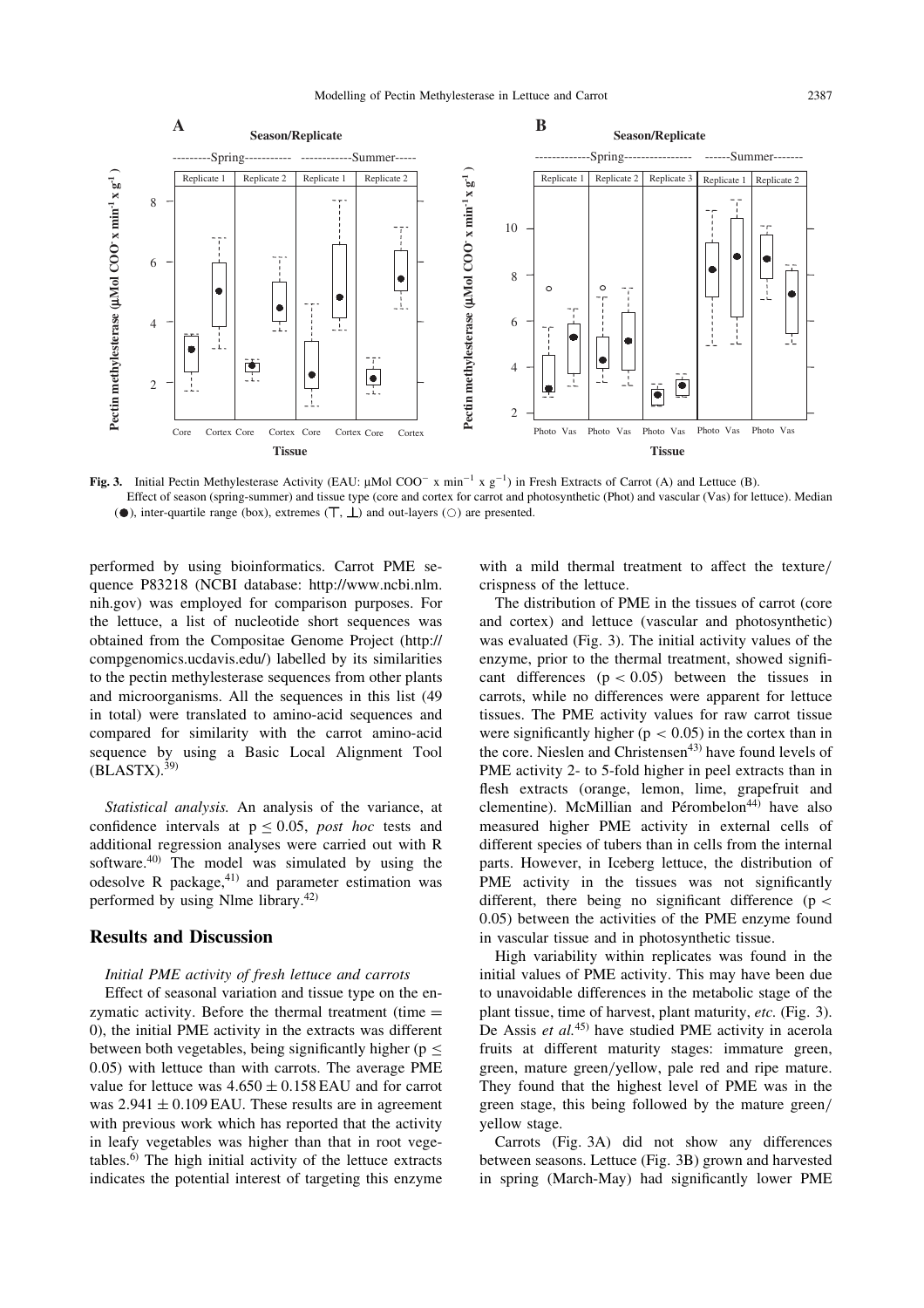

Fig. 4. Comparison of the Aminoacid Sequence from Carrot and Lettuce (putative) Pectin Methylesterases (PME).

values ( $p < 0.05$ ) than lettuce harvested in summer (June-September). Perhaps the lower PME activity in spring in lettuce might be associated with a reduction in the metabolic rate as a response to the acclimatisation to lower temperatures and the capacity to avoid unfavourable changes in the environment.<sup>30,31)</sup> A possible reason for the lack of seasonal variability in the carrot can be differences in production; the carrot is a seasonal product that undergoes storage during longer periods, unlike the lettuce which is produced all year round under very different cultivation temperatures.

### Similarity of carrot and lettuce PME sequences

The nucleotide sequences of lettuce (Iceberg lettuce sp.) DNA obtained from the Compositae Genome Project were translated and compared (BLASTX) with the protein sequences for pectin methylesterase of carrot (Daucus carota L.). This comparison of lettuce and carrot PME amino acid sequence showed a similarity of 83% (Note: The lettuce sequence used was QG CA Contig1563). In Fig. 4, the amino acid composition of both sequences is compared and the differences between them highlighted.

#### Inactivation kinetics

As reported previously, the activity in the extracts did not immediately decrease with the temperature. There was an initial phase in which the activity increased to a value higher than the initial one, describing an activation phase (Fig. 2). This phenomenon could not be explained with the warm-up time of the inactivation experiment (3 min maximum).

The model was initially fitted with kinetic parameters particular to each vegetable data set as a preliminary step and was then converged with the data with kinetic

parameters common to all the data sets in a single-model fit. Once the model had been fitted, a search with random initial estimates was initiated to ensure that the optimal point found for the system of ODEs was the best one. Figure 5 shows four examples of the experimental data and the model predictions, using the best linear unbiased predictors (BLUP). The residual plot for this final model showed a homogeneous variance close to normally distributed (Fig. 6A), and the quantile-quantile plot was close to linear (Fig. 6B).

Figure 7 shows the residual distribution of the data fit to the general model, for the four groups that showed significant ( $p < 0.05$ ) differences in the initial PME activity, i.e., the tissues in the case of the carrot and seasons in the lettuce. The residuals apparently follow a normal distribution in all cases. There is a slightly higher dispersion in the case of the lettuce residuals, but all the groups followed a normal distribution. Also, no dependence of the model was observed on the other variables studied of temperature, season and tissue (data not shown), indicating the model reliability to describe the effect of those variables on the PME activity.

The parameters obtained for the common model (lettuce and carrot) are shown in Table 2. All parameters were statistically significant ( $p < 0.05$ ). The standard error associated with each of the parameters is improved in respect of the previous kinetic determination of the thermal degradation of pectin methyl esterase,  $24,25$ ) showing the suitability of the nonlinear mixed-effect model in a situation where variability is going to affect parameter estimation. Without this variability component extracted from the experimental error, the parameter standard error would be increased. There was no relevant correlation  $(>0.95)$  between any of the estimated parameters.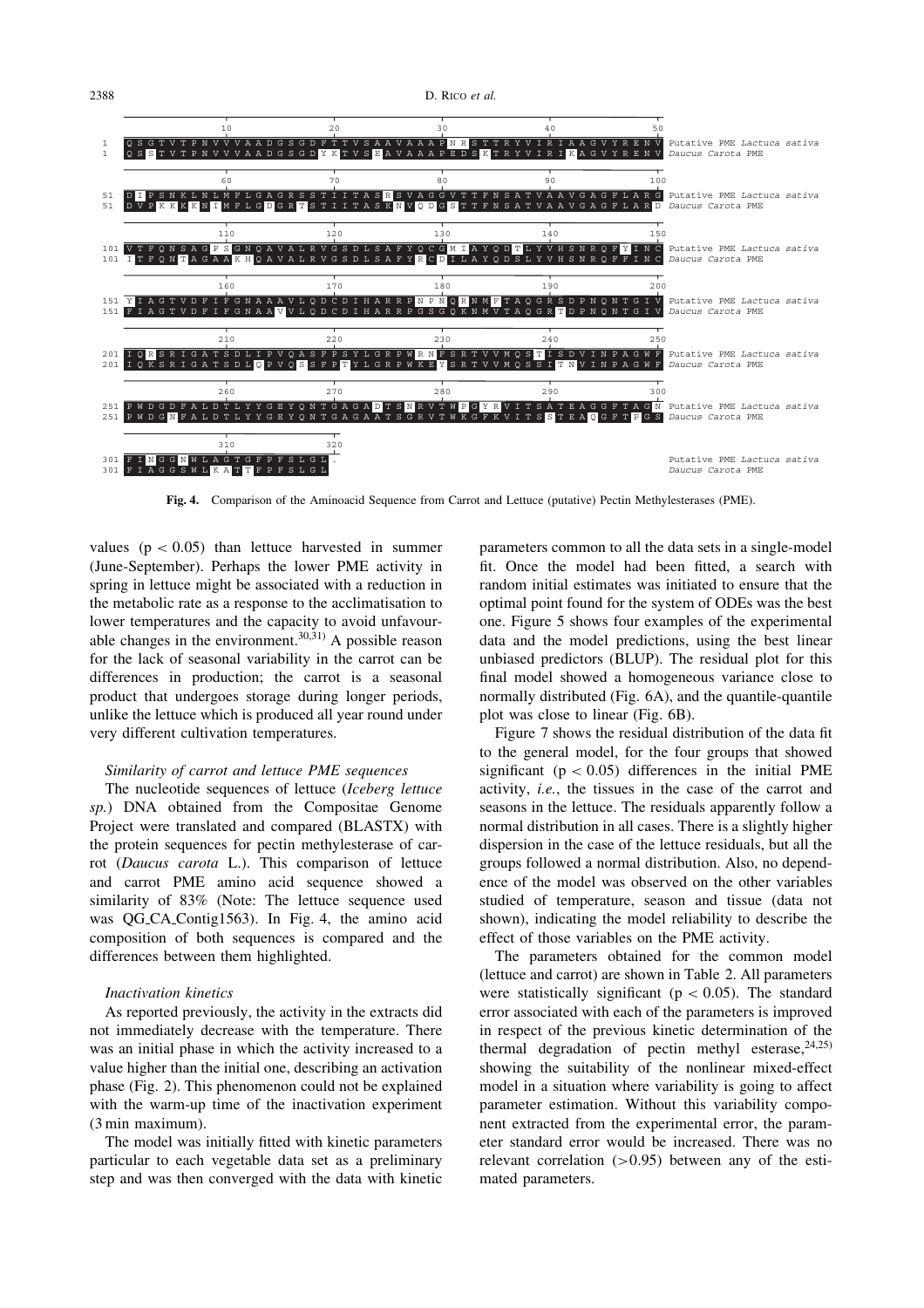

Fig. 5. Experimental Data and Best Linear Unbiased Prediction (BLUP) of Pectin Methylesterase Activity (EAU:  $\mu$ Mol COO<sup>-</sup> x min<sup>-1</sup> x g<sup>-1</sup>) vs. Time (min) in Fresh Extracts of Carrot Cortex ( $\nabla$ ), Carrot Core ( $\odot$ ), Lettuce Vascular ( $\square$ ) and Lettuce Photosynthetic (+) Tissues Heated at 55 °C and 65 °C.



Fig. 6. Standarised Residual Figure (A) and Quantile-Quantile Figure (B) for the Mathematical Model.

### Variability estimation

Figure 8 shows the distribution of the initial values of pro-PME and PME for each data set. An apparent lower variance in the initial PME activity in carrot was observed. Model fits taking into consideration different variance components for carrot and lettuce did not significantly improve the model (comparing AIC and

log-likelihood differences under REML estimations). The variability between batches of the initial enzymatic activity (PME) and precursor (pro-PME), expressed as a standard deviation from a normal distribution with zero average, was estimated to be 0.975 EAU and 12.179 EAU, respectively, meaning that variations in the order of 30–40% in initial PME and between 50–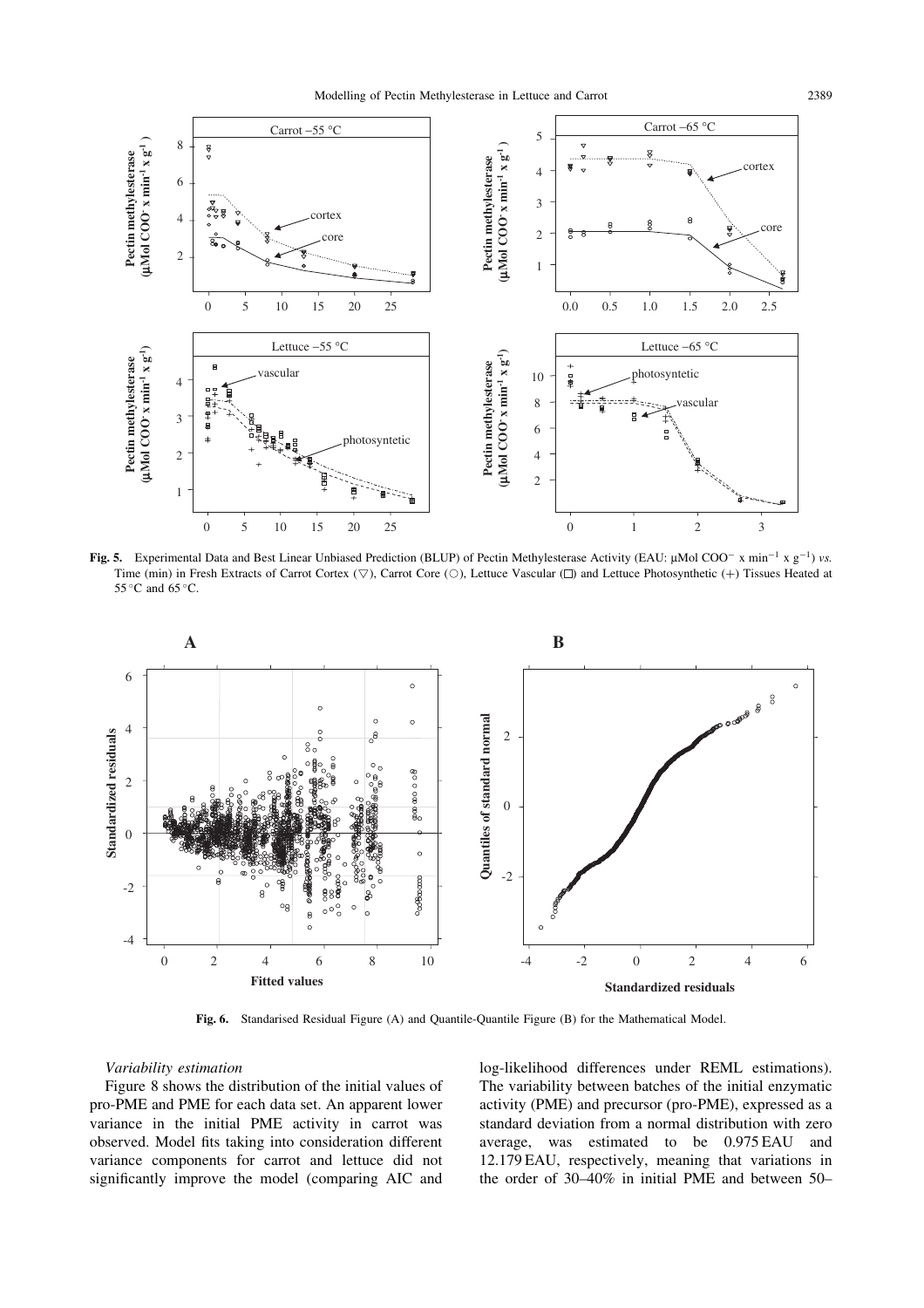#### 2390 D. RICO et al.



Fig. 7. Residual Distribution in Groups Presenting Significantly Different (p < 0.05) Initial PME Activities: Carrot Tissues and Lettuce Seasons.

Table 2. Model Estimated Parameters and Their Respective Standard Errors together with the Random Effect Distributions and Model Fitting Criteria

| Model parameter                                             | Value $\pm$ Std. error                                                            |  |
|-------------------------------------------------------------|-----------------------------------------------------------------------------------|--|
| $k_{\text{cle-ref}}$                                        | $0.0395 \pm 0.0062$ s <sup>-1</sup>                                               |  |
| $k_{\text{deg-ref}}$                                        | $0.556 \pm 0.112$ s <sup>-1</sup>                                                 |  |
| $E_{\text{a-cle}}$                                          | $468.105 \pm 23.124$ Ki mol <sup>-1</sup>                                         |  |
| $E_{a-deg}$                                                 | $489.363 + 18.383$ kJ mol <sup>-1</sup>                                           |  |
| $T_r$                                                       | 335.5K                                                                            |  |
| PME <sub>0</sub> (Carrot/Phloem)                            | $2.667 \pm 0.251$ (µmol COO <sup>-</sup> x min <sup>-1</sup> x g <sup>-1</sup> )  |  |
| PME <sub>0</sub> (Carrot/Cortex)                            | $2.325 \pm 0.073$ (µmol COO <sup>-</sup> x min <sup>-1</sup> x g <sup>-1</sup> )  |  |
| PME <sub>0</sub> (Lettuce/Photosynt.)                       | $3.263 \pm 0.414$ (µmol COO <sup>-</sup> x min <sup>-1</sup> x g <sup>-1</sup> )  |  |
| PME <sub>0</sub> (Lettuce/Vascular)                         | $3.626 \pm 0.430$ (µmol COO <sup>-</sup> x min <sup>-1</sup> x g <sup>-1</sup> )  |  |
| $Pro-PME0(Carrot/Phloem)$                                   | $19.845 \pm 4.964$ (umol COO <sup>-</sup> x min <sup>-1</sup> x g <sup>-1</sup> ) |  |
| $Pro-PME0(Carrot/Cortex)$                                   | $18.492 \pm 3.566$ (µmol COO <sup>-</sup> x min <sup>-1</sup> x g <sup>-1</sup> ) |  |
| $Pro-PME0(Lettuce/Photosynt.)$                              | $20.194 \pm 6.345$ (µmol COO <sup>-</sup> x min <sup>-1</sup> x g <sup>-1</sup> ) |  |
| $Pro-PME0(Lettuce/Vascular)$                                | $23.544 \pm 7.500$ (µmol COO <sup>-</sup> x min <sup>-1</sup> x g <sup>-1</sup> ) |  |
| Between batches variation PME <sub>0</sub> ( $\sigma$ )     | 1.0 CI [0.8 1.3] (µmol COO <sup>-</sup> x min <sup>-1</sup> x g <sup>-1</sup> )   |  |
| Between batches variation Pro-PME <sub>0</sub> ( $\sigma$ ) | 12 CI [8 17] (µmol COO <sup>-</sup> x min <sup>-1</sup> x g <sup>-1</sup> )       |  |
| Residual $(\sigma)$                                         | 0.781 (µmol COO <sup>-</sup> x min <sup>-1</sup> x g <sup>-1</sup> )              |  |
| <b>AIC</b>                                                  | 4531.128                                                                          |  |
| <b>BIC</b>                                                  | 4613.817                                                                          |  |
| logLik                                                      | $-2250.564$                                                                       |  |

Note: All fixed and random parameters significant ( $p < 0.05$ ).

65% in pro-PME values are to be expected in a normal retail situation. The residuals from the model had a standard deviation of 0.781 EAU. As it can be seen, the variability of the precursor between batches seems to be the most important source of variability in the system, having most of the influence on the shape of the kinetics in the process (Fig. 5).

Although the model showed good-fit results with the data, it did not manage to follow the increase of activity described during the initial part of the heating time. The model parameters obtained with the best-fit results create a flat stage before the activity decrease. There is a certain limit to the thermal treatment time until an extract maintains the initial activity level, after which the activity starts to decrease. This time could be useful as a reference for treatment design to maintain the PME activity at a maximum level for textural enhancement, after adapting the values to the actual vegetable (the extract in this case). Table 3 shows the time and temperature at which an extract could be heated before starting to loose PME activity.

In summary, the thermal degradation of carrot and lettuce PME was well described by the proposed model, and supporting arguments found in previous works and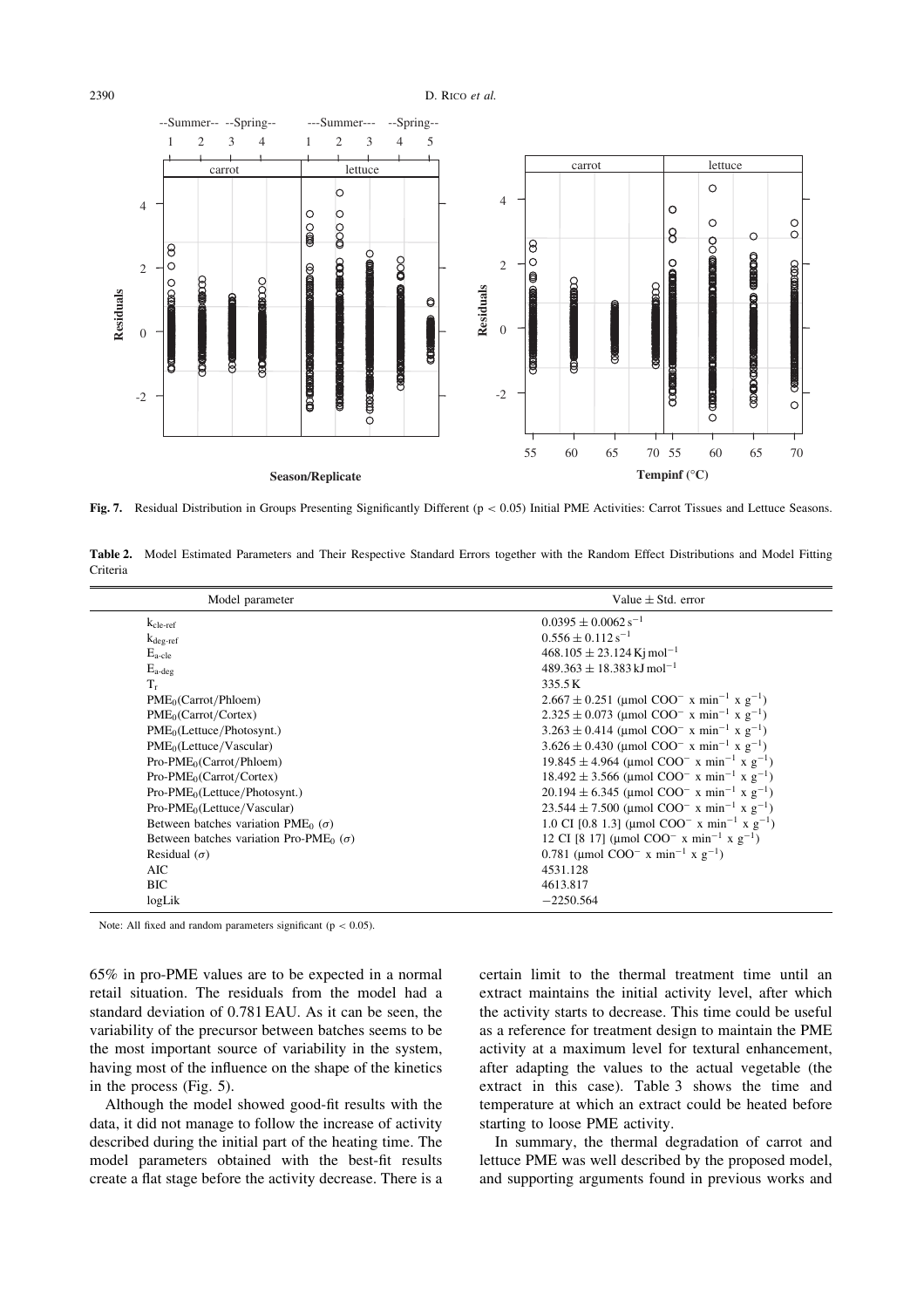

Fig. 8. Distribution of Initial Active (PME) and Non-Active (Pro-PME) Pectin Methylesterase Forms (EAU:  $\mu$ Mol COO<sup>-</sup> x min<sup>-1</sup> x  $g^{-1}$ ), Predicted with the Lettuce and Carrot Mathematical Model in the Different Experimental Data Sets.

Table 3. Temperature of Treatment and Model Predicted Time at Which the Extracts Maintain PME Activity at the Same Level as Prior to Heating

| Temperature $(^{\circ}C)$ | Vegetable      | Time (min) |
|---------------------------|----------------|------------|
| 55                        | Lettuce/Carrot | 2.6        |
| 60                        | Lettuce/Carrot | 17         |
| 65                        | Lettuce/Carrot | 1.2        |
| 70                        | Lettuce/Carrot | 11         |

the use of bioinformatics tools to assess underlying the physiological mechanisms were presented. The initial variability between tissues and season was accommodated and assessed. The validity of a common mathematical model for lettuce and carrot was supported by the high similarity found in the sequence data obtained from external sources. The use of the model presents a reliable tool for predicting the PME activity with lowtemperature blanching in lettuce and carrot and for assessing the expected variability that will arise when processing an agricultural product.

The authors acknowledge the financial support from Technological Sector Research (2002–2006), and thank Stephanie Foot and Alvaro Gutierrez for assistance in the biochemical analysis. The lettuce genomic sequences QG CA Contig 1563/1549 and 1542 were obtained from The Compositae Genome Project website at compgenomics.ucdavis.edu, supported by the USDA IFAFS program.

## References

1) Van Buren, J. P., The chemistry of texture in fruits and vegetables. J. Text. Stud., 10, 1–23 (1979).

- 2) Vu, T. S., Smout, C., Sila, D. N., LyNguyen, B., Van Loey, A. M. L., and Hendrickx, M. E. G., Effect of preheating on thermal degradation kinetics of carrot texture. Innov. Food Sci. Emerg. Technol., 5, 37–44 (2004).
- 3) Roy, S., Taylor, T., and Kramer, H., Textural and ultrastructural changes in carrot tissue as affected by blanching and freezing. J. Food Sci., 66, 176-180 (2001).
- 4) Stratilova, E., Markovic, O., Dzurova, M., Malovikova, A., Capek, P., and Omelkova, J., The pectolytic enzymes of carrots. Biol. Brat., 53, 731–738 (1998).
- 5) Chang, C. Y., Liao, H. J., and Wu, T. P., Relationships between the textural changes and the contents of calcium, magnesium ions, and non-freezing water in the alcohol-insoluble solids of snap bean pods during cooking processes. Food Chem., 55, 49–53 (1996).
- 6) Ni, L., Lin, D., and Barrett, D. M., Pectin methylesterase catalyzed firming effects on low temperature blanched vegetables. *J. Food Eng.*, **70**, 546-556 (2005).
- 7) Martin-Diana, A. B., Rico, D., Barry-Ryan, C., Frias, J. M., Mulcahy, J., and Henehan, G. T. M., Effect of calcium lactate concentration and temperature washing treatments on quality retention of salad-cut Iceberg lettuce. Food Res. Int., 38, 729–740 (2005).
- 8) Martin-Diana, A. B., Rico, D., Frias, J. M., Barry-Ryan, C., Mulcahy, J., and Henehan, G. T. M., Effect of heatshock on browning-related enzymes in minimally processed Iceberg lettuce and crude extracts. Biosci. Biotechnol. Biochem., 69, 213–219 (2005).
- 9) Martin-Diana, A. B., Rico, D., Frias, J., Henehan, G. T. M., Barat, J. M., Mulcahy, J., and Barry-Ryan, C., Effect of calcium lactate and heat-shock on texture in fresh-cut lettuce during storage. J. Food Eng., 77, 1069–1077 (2006).
- 10) Loaiza-Velarde, J. G., Tomas-Barberan, F. A., and Salveit, M. E., Effect of intensity and duration of heat shock treatments on wound-induced phenolic metabolism in Iceberg lettuce. J. Am. Soc. Hortic. Sci., 122, 873–877 (1997).
- 11) Hisaminato, H., Murata, M., and Homma, S., Relationship between enzymatic browning of cut lettuce and phenylalanine ammonialyase activity, and prevention of browning by inhibitors of polyphenol biosynthesis. Biosci. Biotechnol. Biochem., 65, 1016–1021 (2001).
- 12) Lee, C. Y., Bourne, M. C., and Van Buren, J. P., Effect of blanching treatments on the firmness of carrots. J. Food Sci., 44, 615–616 (1979).
- 13) Uelgen, N., and Oezilgen, M., Kinetic compensation relations for ascorbic acid degradation and pectinesterase inactivation during orange juice pasteurisations. J. Sci. Food Agric., 57, 93–100 (1991).
- 14) Adams, J. B., Review: enzyme inactivation during heat processing of food-stuffs. Int. J. Food Sci. Technol., 26, 1–20 (1991).
- 15) Gherardi, S., Laratta, B., Loiudice, R., Trifiro, A., Addario, G., Zanotti, A., and Castaldo, D., Production technology of pineapple juice: juice composition and heat resistance of pectin methylesterase. Ind. Conserve, 69, 199–203 (1994).
- 16) Tajchakavit, S., and Ramaswamy, H. S., Thermal vs. microwave inactivation kinetics of pectin methylesterase in orange juice under batch mode heating conditions.